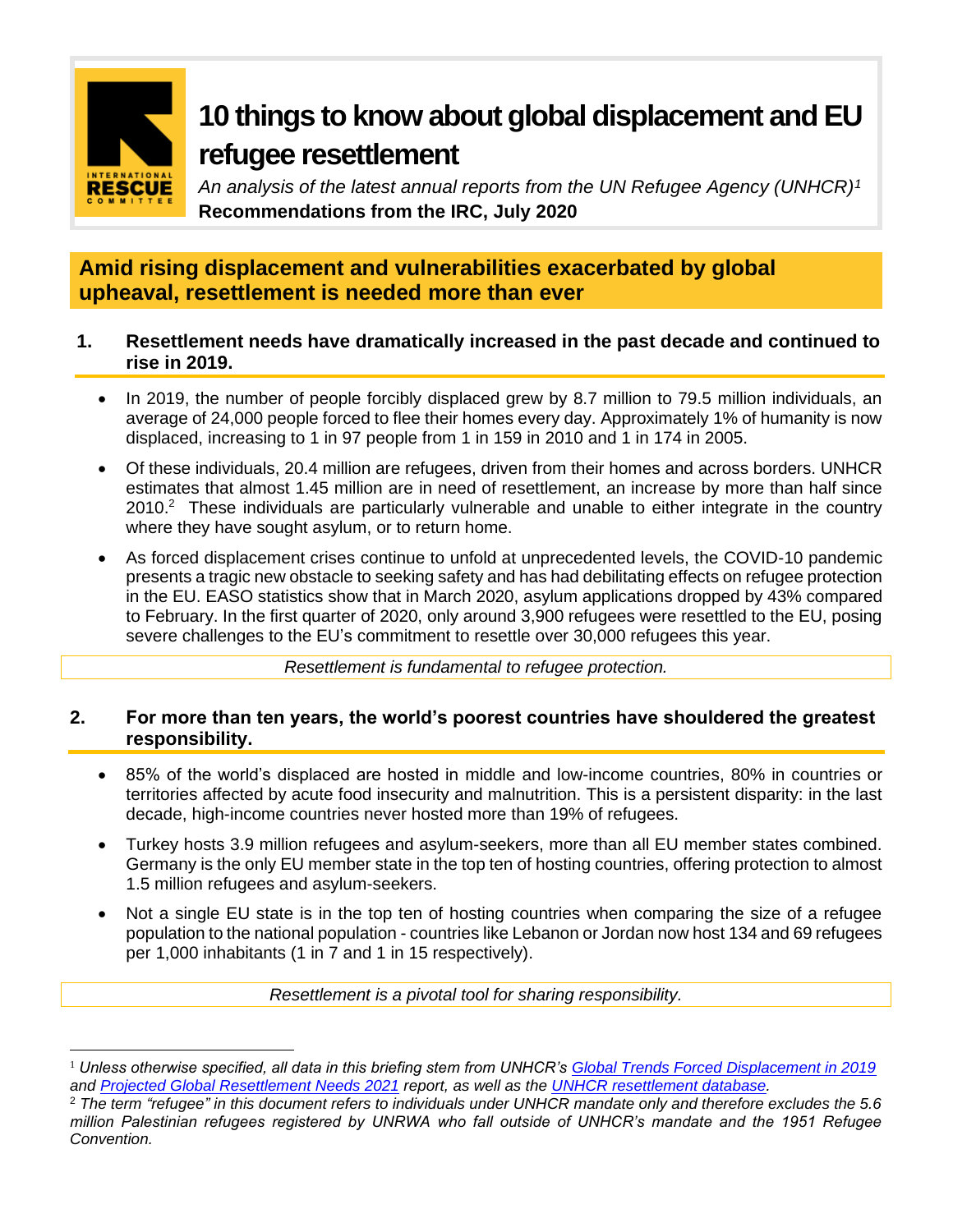#### **3. No protracted refugee situations were resolved in 2019, maintaining a persistent trend of extended displacement since 2010.<sup>3</sup>**

- Although the number of individuals in protracted refugee situations decreased slightly from 15.9 million in 2018 to 15.7 million, 77% of all refugees remained in a protracted situation by the end of 2019.
- In the past decade, only a small proportion of refugees were able to return home 3.9 million compared to almost 10 million during the previous decade and more than 15 million two decades earlier - and the rate of new displacement outpaces these returns. Fewer than 323,000 refugees were naturalised in their country of asylum.

*Resettlement is often the only way to ensure a durable solution to displacement.*

**In the context of this pressing need, only 4.5% of global resettlement needs were met in 2019.** 

# **The EU has increased resettlement, but key gaps remain**

- **4. Despite a consistent increase over the past ten years, EU resettlement falls far short not only of the overall need, but also of the EU's capacity.**
	- 25,651 refugees were resettled to the EU in 2019 and five EU countries were in the top ten resettlement countries globally: the UK, $4$  Sweden, Germany, France and the Netherlands.
	- However, the percentage of global resettlement needs met by EU member states has never exceeded 2% - 2015 was the year when the lowest percentage of resettlement needs were met by member states (at 1%), whilst the highest percentage of resettlement needs were met in 2017 (1.93%).
	- Even Sweden, the top EU country in terms of resettlement per capita, resettled only 0.5 refugees per 1,000 inhabitants in 2019.



#### **5. There are discrepancies between resettlement arrivals and the countries of origin and asylum in greatest need.**

- In 2019, 67% of refugees resettled to the EU were Syrians who have had the highest need for resettlement for five years in a row. However, some other nationalities in high need are at risk of being left behind. For example, refugees from Afghanistan ranked 4th (6.1%) according to total global resettlement needs in 2019, yet they made up only 2.2% of those resettled to the EU (569 refugees resettled).
- According to the projected resettlement needs for 2021, Egypt is 14<sup>th</sup> in the list of countries of asylum in need ( $16<sup>th</sup>$  in 2019). However, it was  $4<sup>th</sup>$  amongst countries where the EU resettled from in 2019

<sup>3</sup> *UNHCR defines a protracted refugee situation as one in which 25,000 or more refugees from the same nationality have been in exile for at least five consecutive years in a given host country.*

<sup>&</sup>lt;sup>4</sup> In this briefing the UK has been included for the purpose of 2019 EU resettlement statistics. Looking ahead to EU resettlement *after 31 December 2020, projections and calculations are for EU-27 unless otherwise specified.*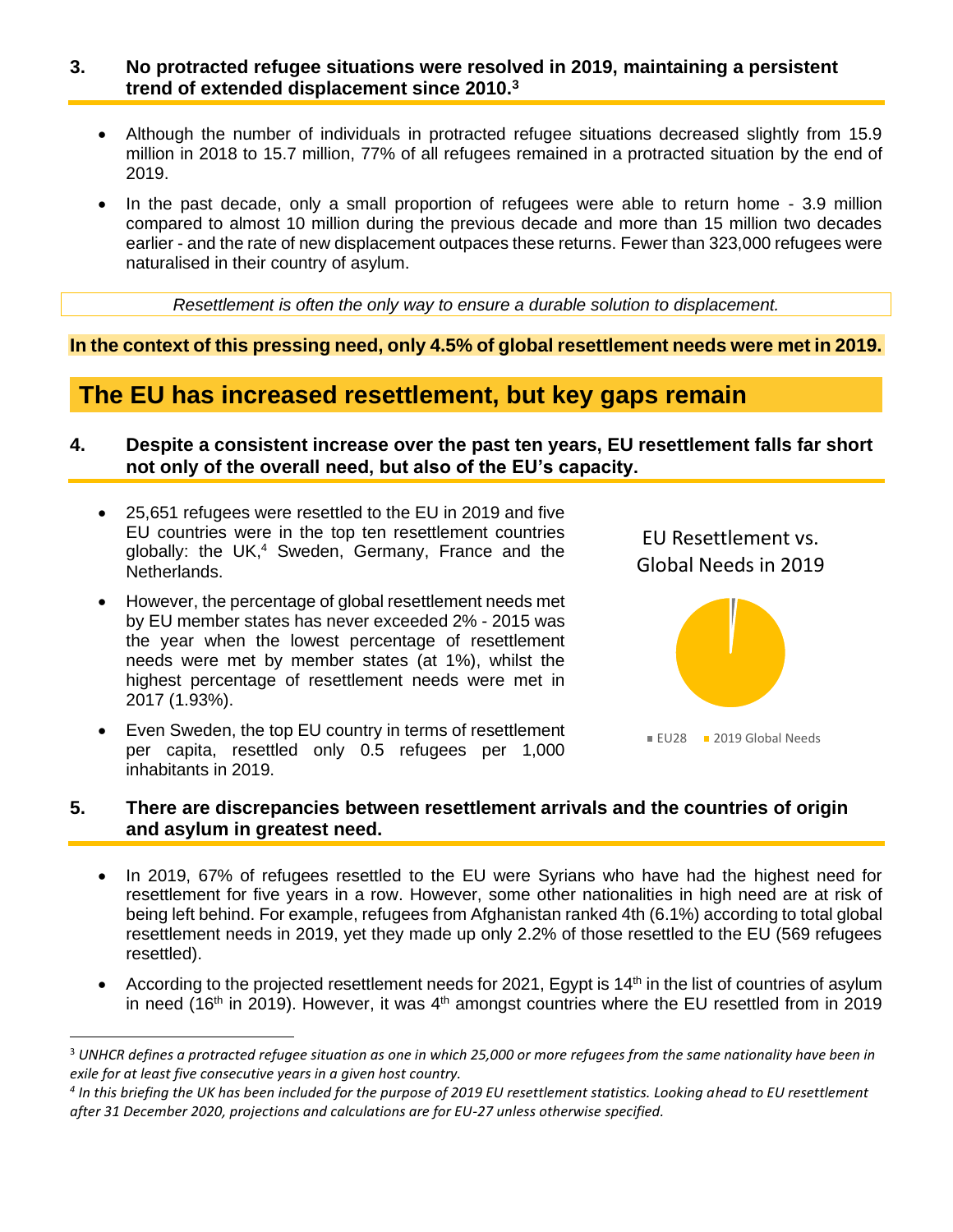(around 10% of EU resettlement) and had a higher proportion (18.2%) of departures relative to its needs than most top countries of asylum for that same year. Meanwhile, Uganda has consistently ranked second in global needs (153,000 persons in 2019), but only 2,451 refugees were resettled from there to the EU since 2015 and as little as 2.1% of resettlement needs for that context were met in 2019.

## **6. Only nine EU countries resettle from the EU-funded Emergency Transit Mechanism (ETM) in Niger.**

- The Central Mediterranean Route is a priority both for UNHCR and for EU resettlement. In 2019, resettlement needs in 15 countries along the Route increased by 8% and at nearly 350,000 now account for 24% of global needs. Yet only one of the 15 countries (Egypt) features in the top 10 of global resettlement departures in 2019 and only 1,246 refugees were evacuated from Libya and resettled from the Emergency Transit Mechanism (ETM) in Niger in 2019.
- The EU has only resettled around 7,300 refugees from these countries in 2019, including 1,196 refugees from Niger. In addition only nine EU member states have, to this day, pledged resettlement places specifically for the ETM, despite the mechanism being largely EU-funded.

## **7. The UK's departure will leave a big gap in EU resettlement.**

- Between the years 2016 to 2019, the UK welcomed the largest number of resettled refugees compared with other member states, always welcoming more than 5,000 refugees in a single year.
- In addition, the UK's resettlement has consistently represented an average of 26.3% of EU resettlement each year since 2015, never falling below 18% of overall EU resettlement numbers.
- While this will be a big loss in absolute terms, it provides an opportunity for other EU countries to fill the gap and scale up their own resettlement programmes to ensure that the Union continues to contribute to global responsibility sharing in a meaningful way.

# **The EU can and should do more**

## **8. In the past five years, only ten EU countries have resettled refugees every year.**

- Since 2014, the number of EU member states which have welcomed resettled refugees has fluctuated slightly, reaching a peak in 2017 with 21 countries. A core group of 10 member states (Belgium, Finland, France, Germany, Ireland, the Netherlands, Portugal, Spain, Sweden and the UK) has welcomed resettled refugees each year over this period.
- The biggest increase in the number of member states welcoming resettled refugees occurred between 2015 (15 member states) and 2016 (19 member states). However, this increase only translated into a slight increase in the percentage of global resettlement needs being met by member states (from 1% to 1.15%).
- Peer learning exchanges and technical assistance can ensure nascent programmes progress to mature ones which can welcome larger numbers of refugees over longer periods of time, and can also better withstand crises such as COVID-19.

*The EU should continue investing in capacity building for new and emerging resettlement programmes, but should increasingly focus on scalability and sustainability.*